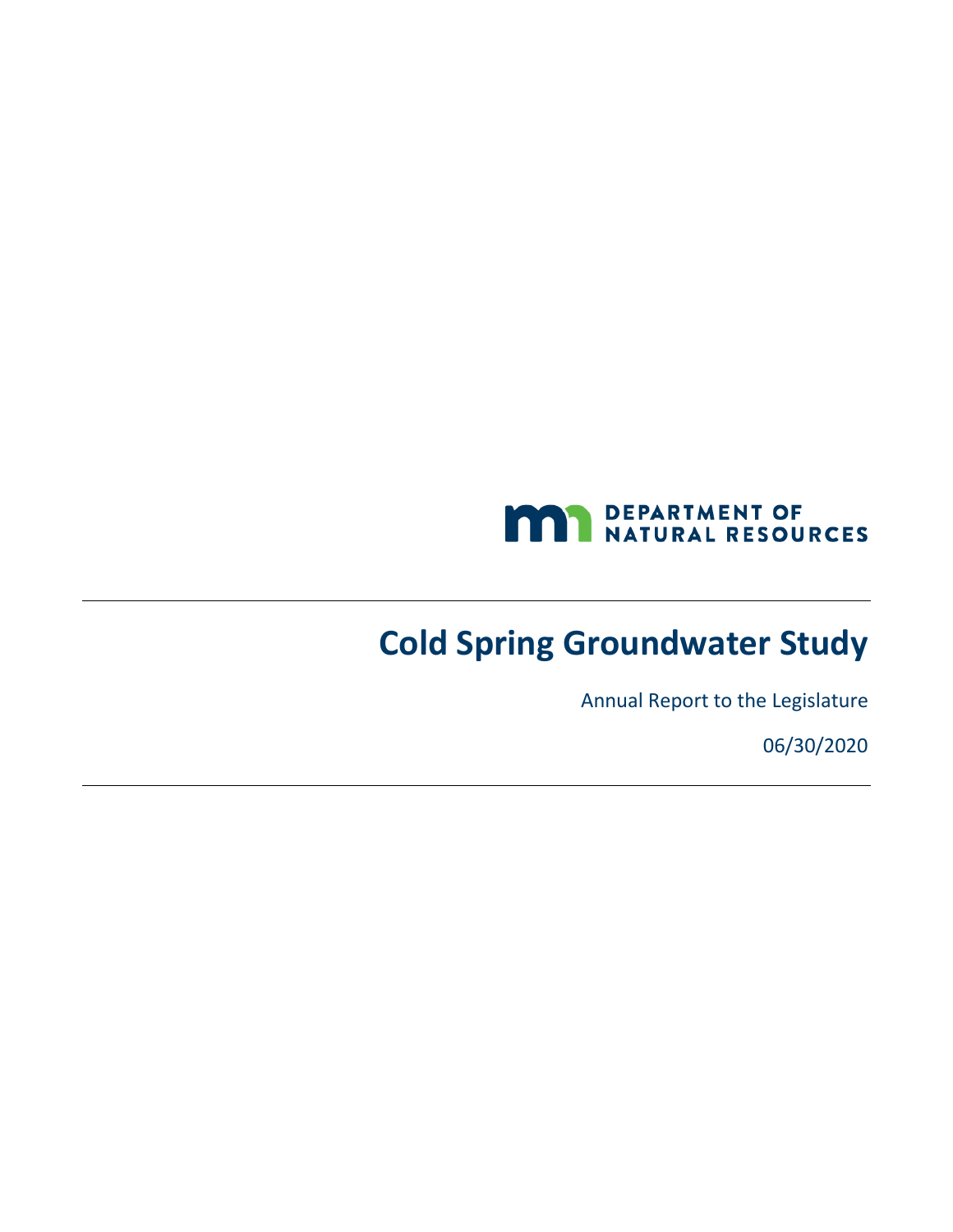This report was prepared in response to Laws of 2016, Chapter 189, Article 3, Section 44, Part b

The commissioner must conduct necessary monitoring of stream flow and water levels and develop a groundwater model to determine the amount of water that can be sustainably pumped in the area of Cold Spring Creek for area businesses, agriculture, and city needs. Beginning July 1, 2017, the commissioner must submit an annual progress report to the chairs and ranking minority members of the House of Representatives and Senate committees and divisions with jurisdiction over environment and natural resources. The commissioner must submit a final report by January 15, 2022.

Department of Natural Resources Ecological and Water Resources 500 Lafayette Road St. Paul, MN 55155 (Phone) 651-296-6157 [info.dnr@state.mn.us](mailto:info.dnr@state.mn.us) [dnr.state.mn.us](http://)

As requested by Minnesota Statute 3.197: This report cost approximately \$1,129 to prepare, including staff time, printing and mailing expenses.

*Upon request, this material will be made available in an alternative format such as large print, Braille or audio recording. Printed on recycled paper.*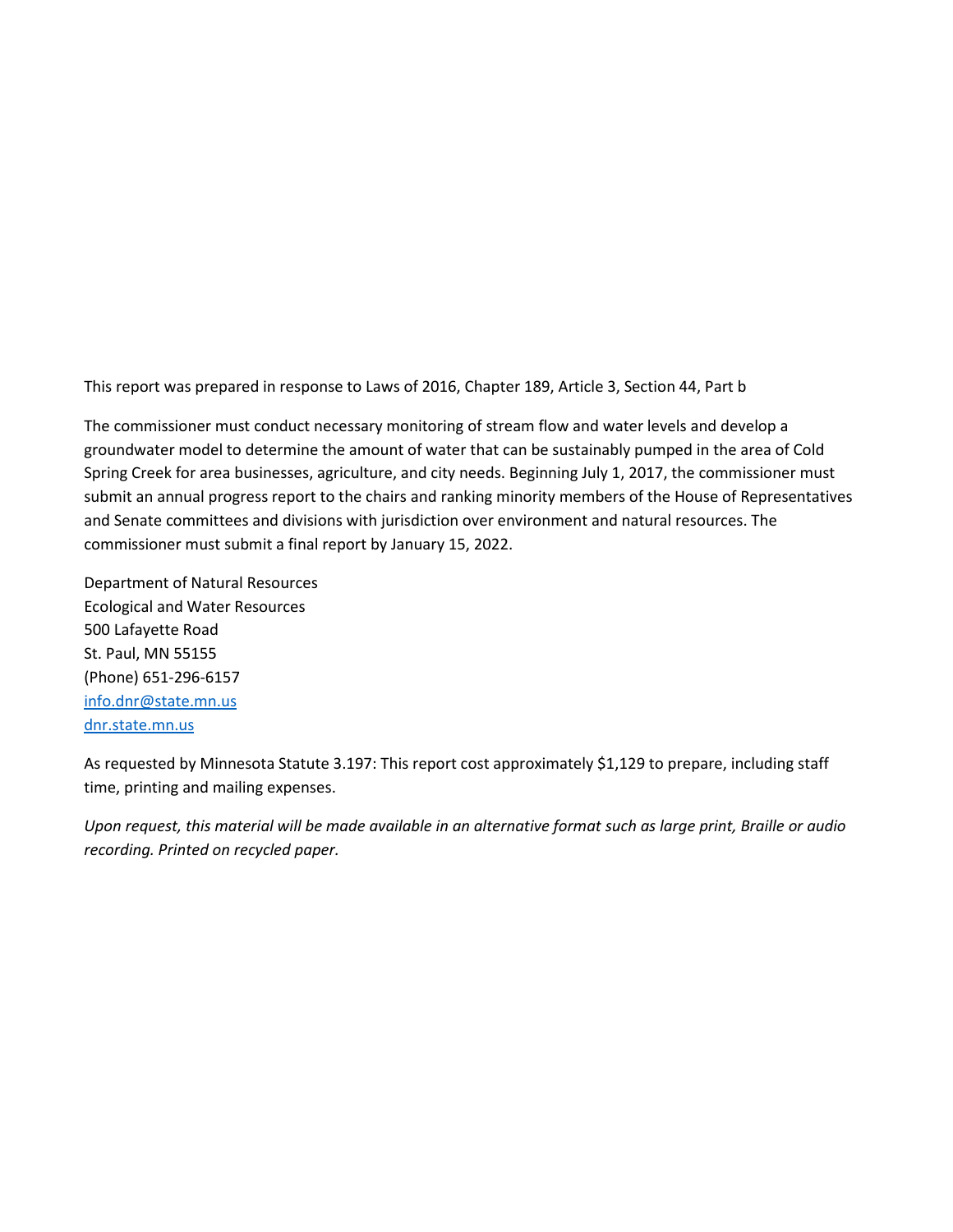## **Background and Overview**

The 2016 Minnesota Legislature directed the Minnesota Department of Natural Resources (DNR) to "conduct necessary monitoring of stream flow and water levels and develop a groundwater model to determine the amount of water that can be sustainably pumped in the area of Cold Spring Creek for area businesses, agriculture, and city needs."

This represents the fourth annual report, as required in legislation.

Multiple scientific investigations demonstrate that groundwater pumping in and around the City of Cold Spring (the City) reduces groundwater flow into Cold Spring Creek, a designated trout stream. The glacial aquifer system, which is strongly connected to Cold Spring Creek, supplies groundwater to the City, Cold Spring Brewing Company (CSBC), and numerous private wells and agricultural irrigation wells.

The City and CSBC are actively planning for potential growth and developing strategies to meet their current and anticipated water supply needs. To support these planning efforts the DNR has built a groundwater flow model that can be used to determine current and projected effects of groundwater use on streamflow in Cold Spring Creek. The DNR built the model using all available data through 2018. The DNR convened a technical advisory group (TAG) consisting of outside groundwater experts and modeling expertise to review and advise model development.

The model calculates the average effect of groundwater use on base flow in Cold Spring Creek over a long period of time (years to decades). The model can also predict how changing pumping in the area of interest will affect base flow in the creek. The model is sufficient to approximate how much water can be sustainably pumped from the City and CSBC wells in relation to stream flow in Cold Spring Creek.

Tasks completed during fiscal year 2020 include the following:

- Continued monitoring of flow in Cold Spring Creek and water levels in observation wells;
- Refined the model based on comments from CSBC's consultant and other members of the Technical Advisory Group;
- Ran model simulations that explore how pumping affects base flow in Cold Spring Creek;
- Published modeling results and model description on project website; and
- Met with representatives of the City and CSBC to discuss the results of the model.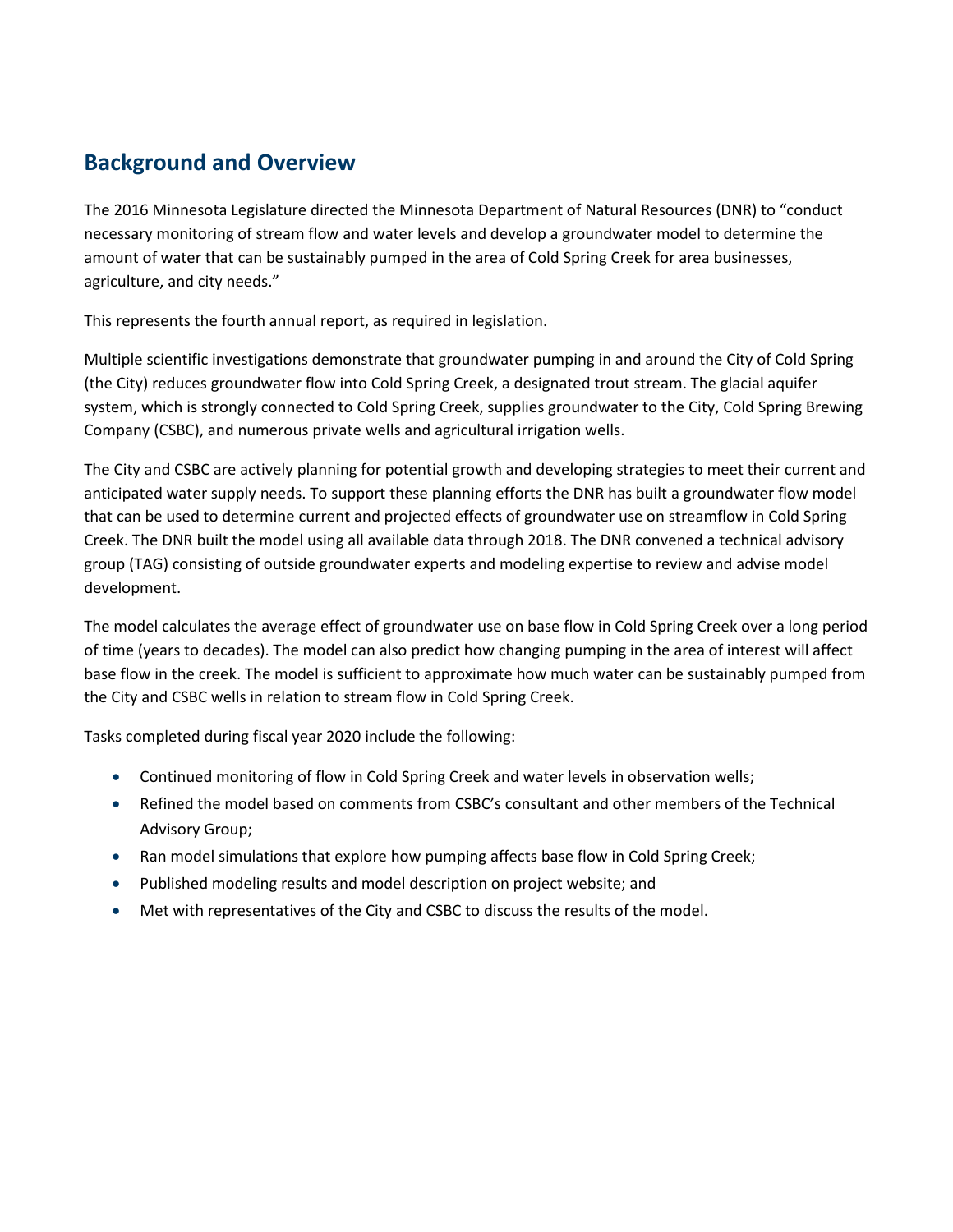In-progress tasks include the following:

- Collecting streamflow and water level data;
- Continuing discussions with the City and CSBC, regarding options for meeting sustainable water supply needs.

## **Data Collection**

The DNR continues to operate two continuous stream flow gages and three flow measurement sites along Cold Spring Creek as well as measuring groundwater levels at 12 observation wells in the study area. Monitoring is planned to continue through summer 2020, after which time the DNR will evaluate and condense the monitoring program if appropriate.

## **Groundwater Model Summary**

The DNR completed the refined groundwater model of the Cold Spring area in December 2019. We used information about streamflow, groundwater, geology, weather, and lakes. The model includes key information about the hydrologic system so that it can calculate how pumping groundwater affects flow in Cold Spring Creek. The model results showed us that:

- In 2018, groundwater pumping within the model area, reported at 1.3 billion gallons reduced base flow in the Creek by about 20 percent.
- Groundwater pumping within 1/4 mile of the Creek has the most impact on base flow in the Creek.
- Current groundwater pumping more than 2 miles from the Creek has very little impact on base flow in the Creek.
- If all wells in the model area pumped their permitted volumes, it would reduce base flow by about 23 percent (see Table 2. Scenario 8).
- If any of the current pumping volume were shifted from the city's existing well field to a well field farther from the Creek, there would be more base flow in the Creek.

#### **What do the model results mean?**

The model results showed us that pumping groundwater at 2018 volumes or at permitted volumes reduces base flow by 20 percent or more. This reduction in base flow is negatively impacting the Creek.

We also learned that pumping very close to the Creek strongly impacts flow in the Creek, but pumping farther from the Creek has much less impact. The model results show that it is possible for groundwater users to meet their current and future needs while also protecting the ecosystem by strategically managing existing appropriations near the Creek and locating new wells farther from the Creek.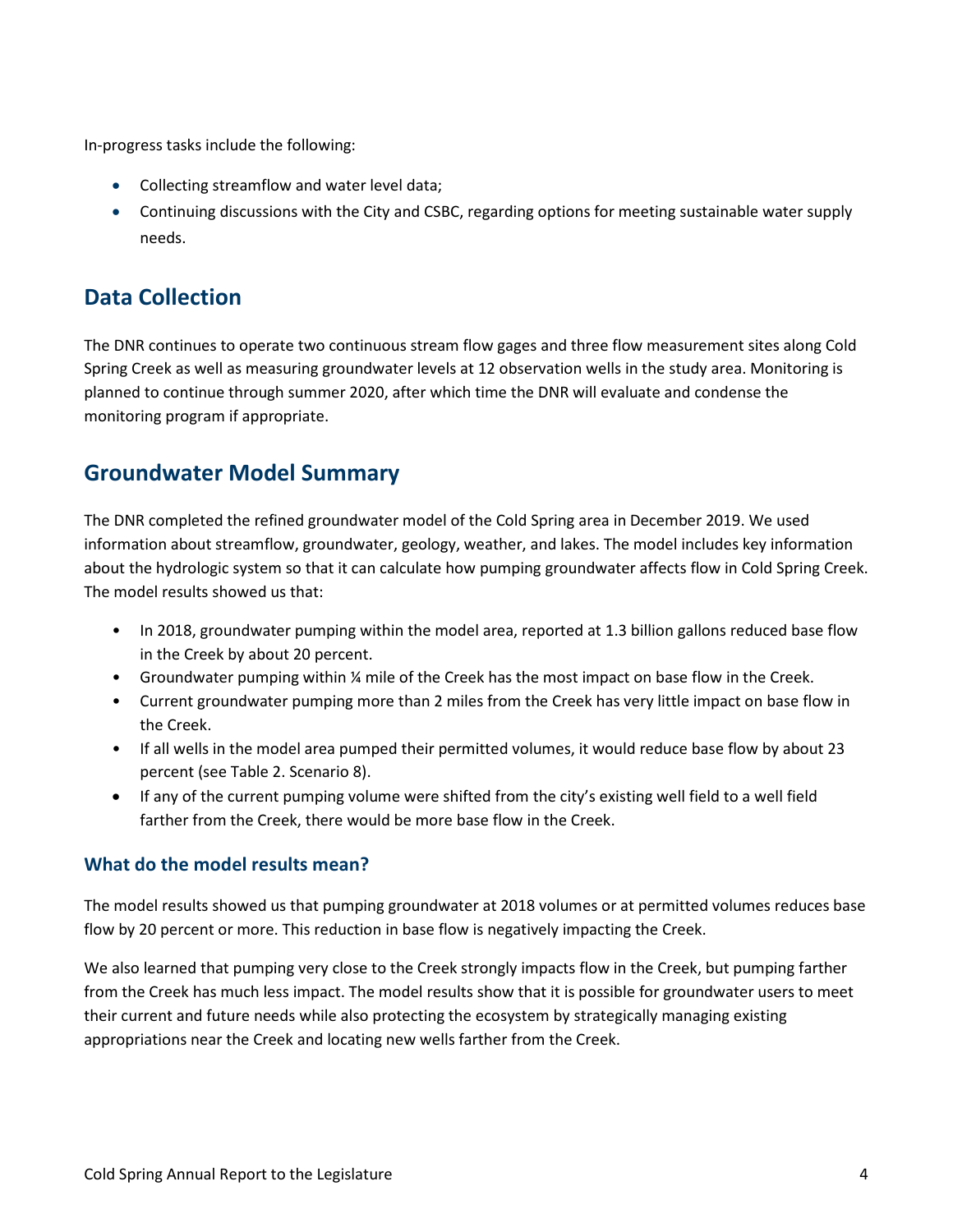# **Engaging Stakeholders**

The DNR met with representatives from the City and CSBC on Wednesday, January 22, 2020 to discuss modifications to and findings from the groundwater model. Several groundwater use scenarios (described below) were simulated using the model and discussed at the meeting. These scenarios were not intended to be prescriptive. Rather, these scenarios were chosen to help understand how the volume of groundwater used (Table 1) and the location of groundwater pumping (Figure 1) affects base flow in the creek.

Scenarios 1 to 5 consisted of successively "turning off" wells at increments of distance away from the creek, as follows:

**Scenario 1 (2018)**: All wells within the model area, which extends three to five miles around the creek, were pumped at 2018 pumping rates, averaged over the year.

**Scenario 2 (1/4 mile)**: All wells within ¼ mile of Cold Spring Creek were turned off and the rest of the wells in the model domain were pumped at 2018 rates.

**Scenario 3 (half mile)**: All wells within ½ mile of Cold Spring Creek were turned off and the rest of the wells in the model domain were pumped at 2018 rates.

**Scenario 4 (one mile)**: All wells within 1 mile of Cold Spring Creek were turned off and the rest of the wells in the model domain were pumped at 2018 rates.

**Scenario 5 (two miles)**: All wells within 2 mile of Cold Spring Creek were turned off and the rest of the wells in the model domain were pumped at 2018 rates.

Pumping within the first quarter mile of Cold Spring Creek has the strongest effect on streamflow, as demonstrated by the difference in baseflow depletion between scenario 1 and scenario 2.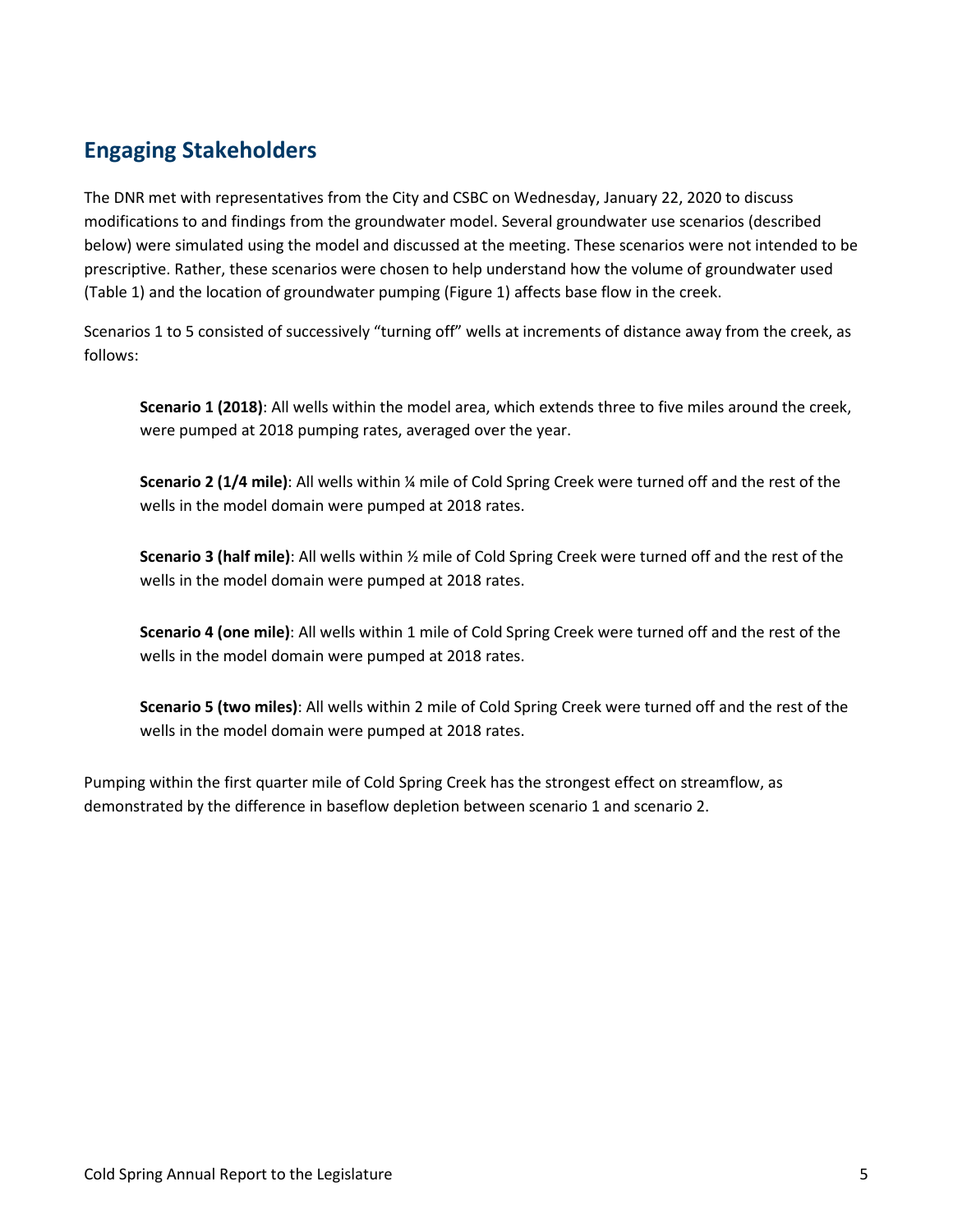| Scenario       | <b>Simulation</b>                       | <b>Pumping</b><br>volume<br>(mgy) | <b>Upstream</b><br>reach<br>H16011008<br>(cfs) | <b>Depletion</b><br>over<br>upstream<br>reach (cfs) | <b>Upstream</b><br>reach<br>%<br>difference | <b>Downstream</b><br>reach<br>H16011007<br>(cfs) | <b>Depletion</b><br>over<br>downstream<br>reach (cfs) | <b>Downstream</b><br>reach<br>% difference |
|----------------|-----------------------------------------|-----------------------------------|------------------------------------------------|-----------------------------------------------------|---------------------------------------------|--------------------------------------------------|-------------------------------------------------------|--------------------------------------------|
|                | <b>Measured</b><br>(from field<br>data) | $\overline{\phantom{a}}$          | 0.49                                           | $\hspace{0.05cm}$                                   | $\overline{\phantom{a}}$                    | 1.94                                             | $\overline{\phantom{a}}$                              | $\overline{\phantom{m}}$                   |
| $\mathbf{1}$   | 2018                                    | 1313                              | 0.39                                           | 0.13                                                | 21.0                                        | 1.66                                             | 0.47                                                  | 19.5                                       |
| $\overline{2}$ | Quarter mile                            | 1125                              | 0.49                                           | 0.03                                                | 5.8                                         | 2.02                                             | 0.11                                                  | 5.4                                        |
| 3              | Half mile                               | 1121                              | 0.49                                           | 0.03                                                | 5.8                                         | 2.02                                             | 0.11                                                  | 5.4                                        |
| 4              | One mile                                | 811                               | 0.49                                           | 0.03                                                | 5.8                                         | 2.03                                             | 0.1                                                   | 4.9                                        |
| 5              | Two miles                               | 377                               | 0.52                                           | $\pmb{0}$                                           | 0.0                                         | 2.12                                             | 0.01                                                  | 0.5                                        |

**Table 1. Simulated base flow in Cold Spring Creek for Scenarios 1 through 5.**

For Scenarios 1 through 4 MODFLOW reduced the specified pumping by 17.3 mgy (179.21 m<sup>3</sup>/day). For Scenario 5, MODFLOW reduced the specified pumping by 0.9 mgy (9.16 m3/day).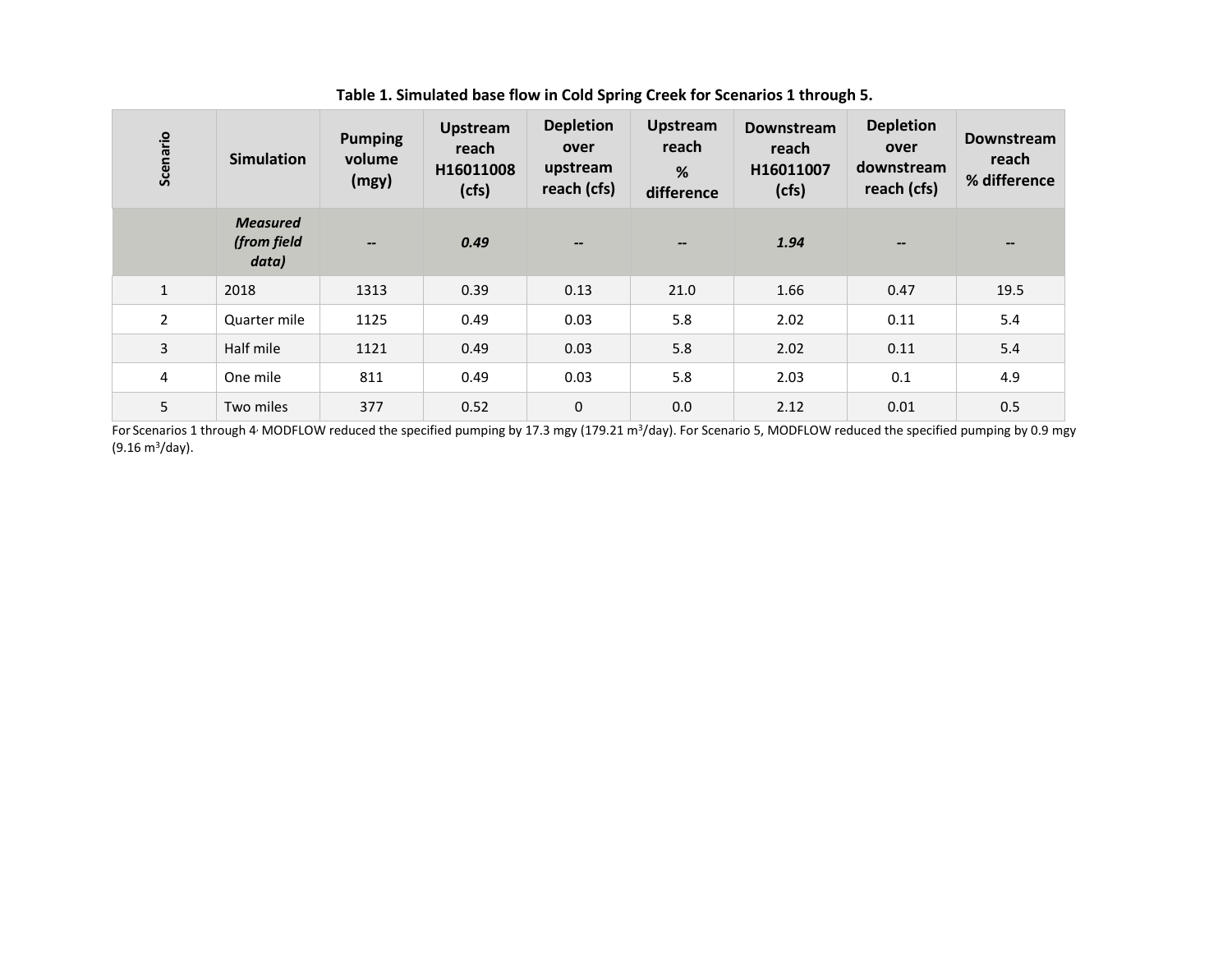

1. Map of Cold Spring Creek with associated distance buffers that were used in groundwater model analysis.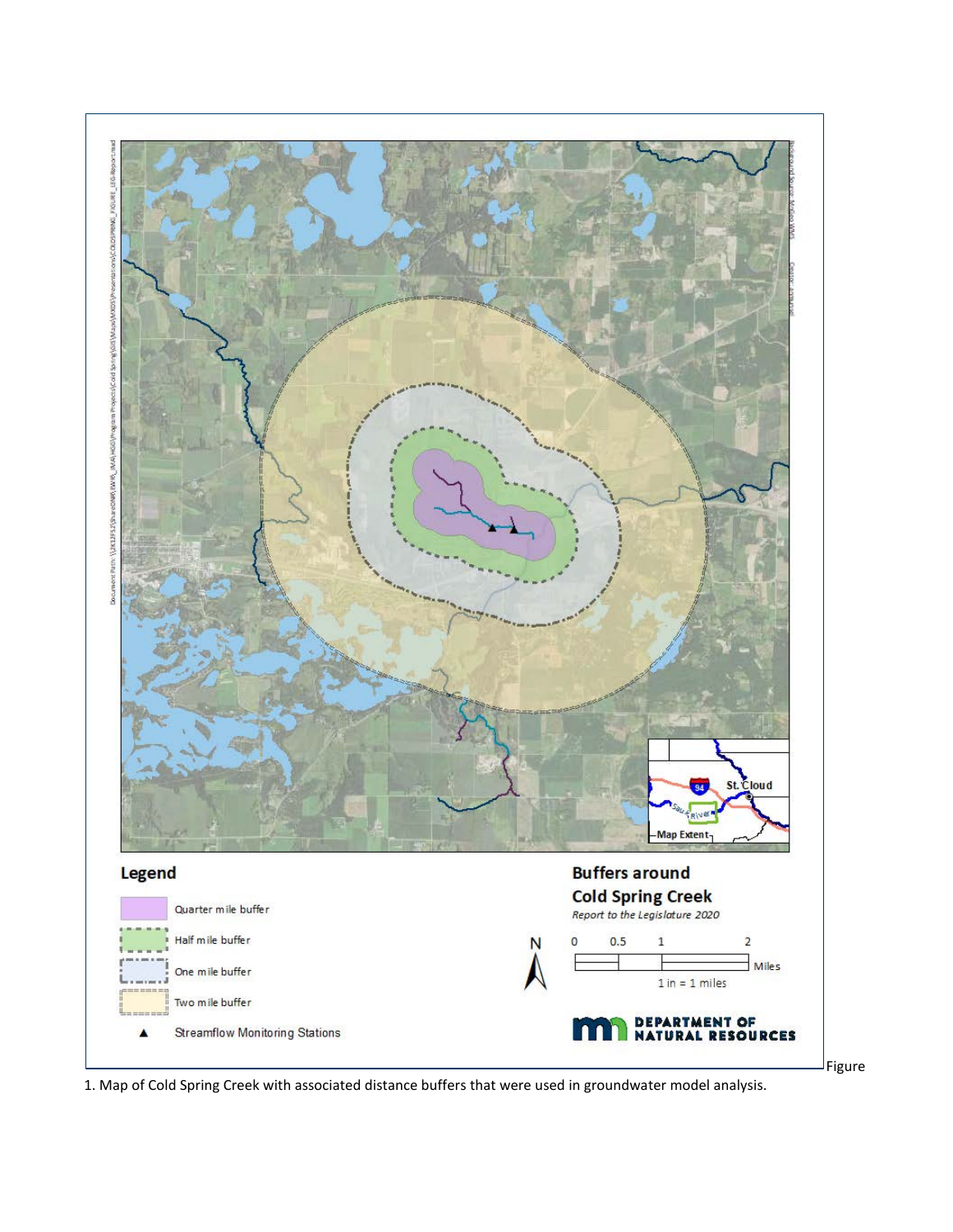Scenarios 6 through 12, described below and on Table 2 and depicted on Figure 2, consisted of examining various hypothetical scenarios for the City and CSBC. These scenarios further explored various combinations of pumping volume and distance to meet current and potential future water supply needs. Similar to Scenarios 1 through 5 described above, these scenarios are not intended to be a specific prescription, but rather to help inform ongoing conversations about options.

#### **Scenario 6 (2018, ¼ mile, the City's well field)**:

- All wells (brewery wells and city well #3) within ¼ mile of Cold Spring Creek are turned off.
- City wells 4, 5, and 6 supply the 2018 demand from the wells within 1/4 mile of Cold Spring Creek split evenly among the three wells.
- The volumes and configurations simulated are not sufficient to meet the brewery and city current or future needs, however this scenario illustrates the importance of distance.

#### **Scenario 7 (2018, ¼ mile, 20 mgy, the City's well field)**:

- All wells within ¼ mile of Cold Spring Creek are turned off, except 20 mgy is pumped from existing wells near the creek.
- City wells 4, 5, and 6 replace the remaining 2018 demand from the wells that would be turned off within ¼ mile of Cold Spring Creek (188 mgy minus 20 mgy ).
- This scenario explores the possibility of providing up to 20 mgy for the dedicated beer line, but shifting the remaining brewery and City's demand to the City's wellfield which is located about 1 mile away from the creek

#### **Scenario 8 (Maximum Permitted)**:

- All wells within the model domain pump maximum permitted volume, averaged over the year.
- This scenario examined what would happen if all permits pumped their maximum permitted volume, and it results in highest impact to streamflow.

#### **Scenario 9 (Maximum Permitted, ¼ mile, 20 mgy, the City's well field)**:

- All wells within ¼ mile of Cold Spring Creek are turned off, except 20 mgy is pumped from existing wells near the creek.
- City wells 4, 5, and 6 replace the remaining permitted demand from the wells that would be turned off within ¼ mile of Cold Spring Creek (505 mgy minus 20 mgy).
- This scenario is similar to Scenario 7, except the pumping volume is greater because it simulates the maximum permitted volume rather than the amount actually used). Like Scenario 7, this scenario explores the possibility of providing 20 mgy for the dedicated beer line, but shifting the remaining brewery and City's demand to the City's wellfield. However Scenario 7 simulates the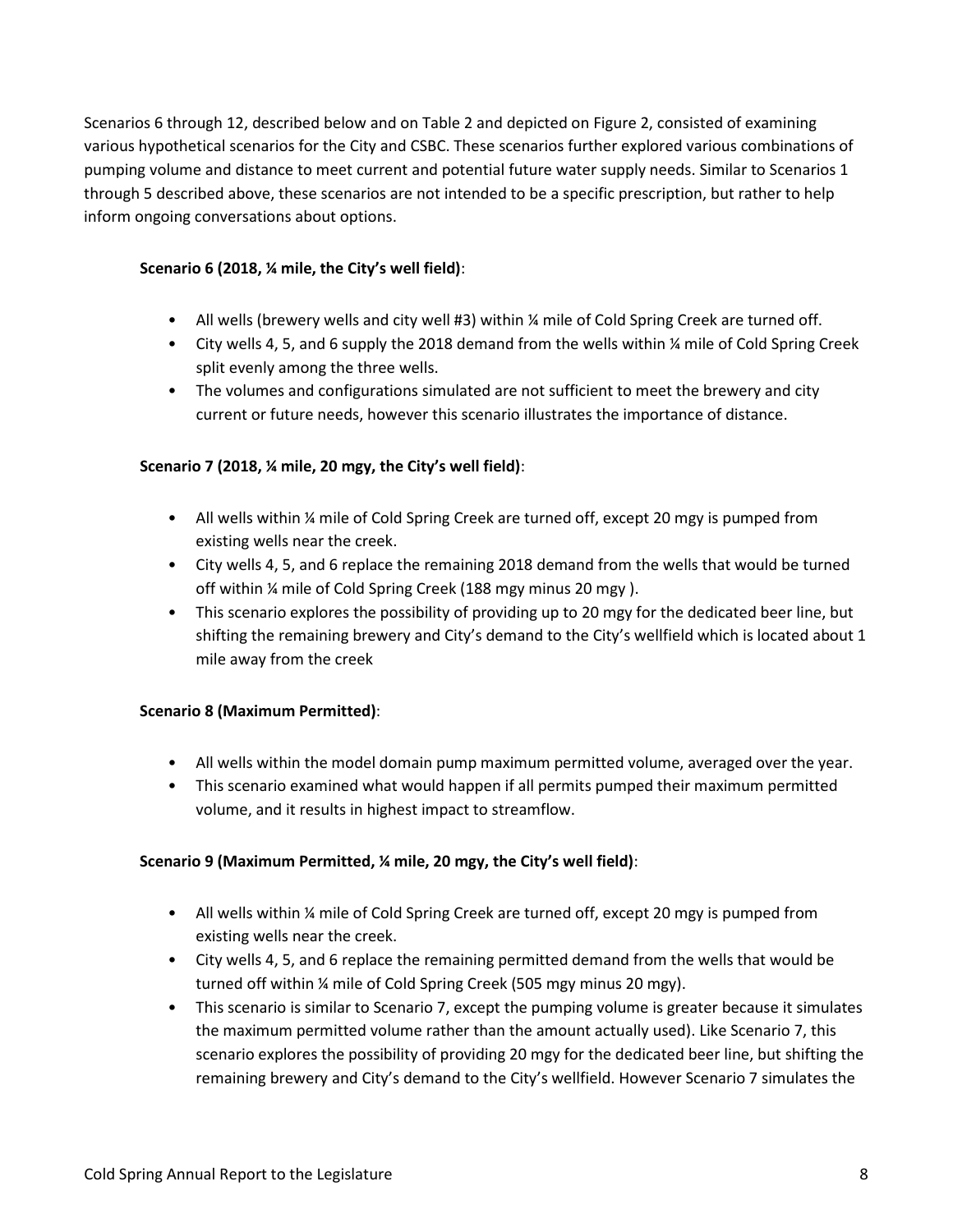actual use in 2018, whereas Scenario 9 simulates all permits using their maximum permitted volume. It demonstrates that shifting pumping away from the creek reduces the impact to the streamflow but does not completely offset the impact of very high pumping rates farther from the creek.

#### **Scenario 10 (Maximum Permitted, +103 mgy)**:

- All wells within the model domain pump maximum permitted volume, averaged over the year. City wells 4, 5, and 6 supply an additional 103 mgy.
- Like Scenario 8, this scenario examined what would happen if all permits pumped their maximum permitted volume, but also included an additional 103 mgy of appropriation for growth or expansion. This scenario results in the highest impact to streamflow.

#### **Scenario 11 (Maximum Permitted, ¼ mile, 20 mgy, the City's well field, +103 mgy):**

- All wells within ¼ mile of Cold Spring Creek are turned off, except 20 mgy is pumped from existing wells near the creek.
- City wells 4, 5, and 6 replace the remaining permitted demand from the wells that would be turned off within ¼ mile of Cold Spring Creek and supply an additional 103 mg (505 mgy minus 20 mgy plus 103 mgy) for growth and expansion.
- This scenario explored a combination of increased volume and shifting much of the volume further away from the creek. Impacts to streamflow are considerably less than Scenario 10 but still high, leaving no margin for additional growth or expansion.

#### **Scenario 12 (Maximum Permitted, ¼ mile, 20 mgy, +103mgy, 300 mgy Froehle):**

- All wells within ¼ mile of Cold Spring Creek are turned off, except 20 mgy is pumped from existing wells near the creek.
- City wells 4, 5, and 6 replace some of the remaining permitted demand from the wells that would be turned off within ¼ mile of Cold Spring Creek but would be reduced overall by 197 mgy.
- The Froehle site (Figure 2) would replace the 197 mgy reduced from the City's wells and supply an additional 103 mgy.
- This scenario explored another approach to increasing volume by shifting part of the City and brewery's use even further away from the creek. Impacts to streamflow are considerably less than other scenarios, while also accommodating growth or expansion.

The DNR and representatives from the City and the Brewery discussed possible options going forward. The DNR is continuing to work with the City and CSBC to find sustainable options for water supply needs.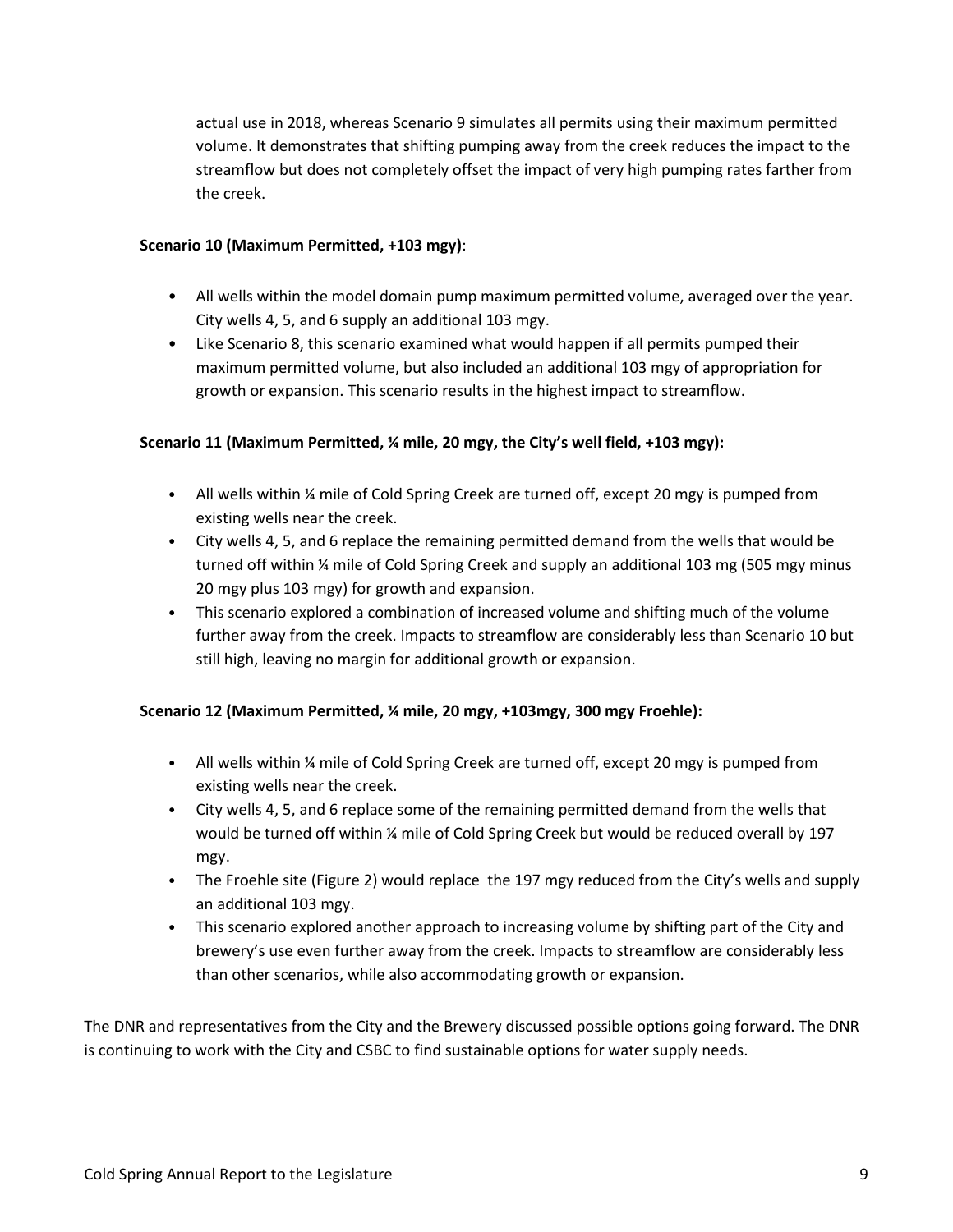| Scenario         | <b>Simulation</b>                                                           | <b>Pumping</b><br>volume<br>(mgy) | Upstream<br>reach<br>H1601100<br>$8$ (cfs) | <b>Depletion</b><br>over<br>upstream<br>reach (cfs) | <b>Upstream</b><br>reach<br>$\%$<br>difference | <b>Downstrea</b><br>m reach<br>H1601100<br>7 (cfs) | <b>Depletion</b><br>over<br>downstrea<br>m reach<br>(cfs) | <b>Downstrea</b><br>m reach<br>$\%$<br>difference |
|------------------|-----------------------------------------------------------------------------|-----------------------------------|--------------------------------------------|-----------------------------------------------------|------------------------------------------------|----------------------------------------------------|-----------------------------------------------------------|---------------------------------------------------|
|                  | Measured                                                                    |                                   | 0.49                                       | --                                                  | $-\hbox{--}$                                   | 1.94                                               |                                                           | --                                                |
| $\boldsymbol{6}$ | 2018, 1/4<br>mile, the<br>City's well<br>field                              | 1313                              | 0.47                                       | 0.5                                                 | 9.3                                            | 1.94                                               | 0.19                                                      | 8.9                                               |
| $\overline{7}$   | 2018, 1/4<br>mile, 20<br>mgy, the<br>City's well<br>field                   | 1313                              | 0.46                                       | 0.6                                                 | 10.9                                           | 1.92                                               | 0.21                                                      | 9.8                                               |
| 8                | Permitted                                                                   | 2377                              | 0.37                                       | 0.15                                                | 23.4                                           | 1.52                                               | 0.61                                                      | 23.9                                              |
| 9                | Permitted,<br>% mile, 20<br>mgy, the<br>City's well<br>field                | 2377                              | 0.43                                       | 0.09                                                | 15.5                                           | 1.81                                               | 0.32                                                      | 14.2                                              |
| 10               | Permitted,<br>$+103$ mgy                                                    | 2480                              | 0.35                                       | 0.17                                                | 25.8                                           | 1.48                                               | 0.65                                                      | 25.1                                              |
| 11               | Permitted,<br>% mile, 20<br>mgy, the<br>City's well<br>field, $+103$<br>mgy | 2480                              | 0.42                                       | 0.1                                                 | 16.9                                           | 1.77                                               | 0.36                                                      | 15.7                                              |
| 12               | Permitted,<br>% mile, 20<br>mgy, +103<br>mgy, 300<br>mgy<br>Froehle         | 2480                              | 0.45                                       | 0.07                                                | 12.5                                           | 1.88                                               | 0.25                                                      | 11.4                                              |

#### **Table 2. Simulated base flow in Cold Spring Creek for Scenarios 6 through 12.**

For Scenarios 8 through 11, MODFLOW reduced the specified pumping by 129 mgy (1338 m<sup>3</sup>/day).